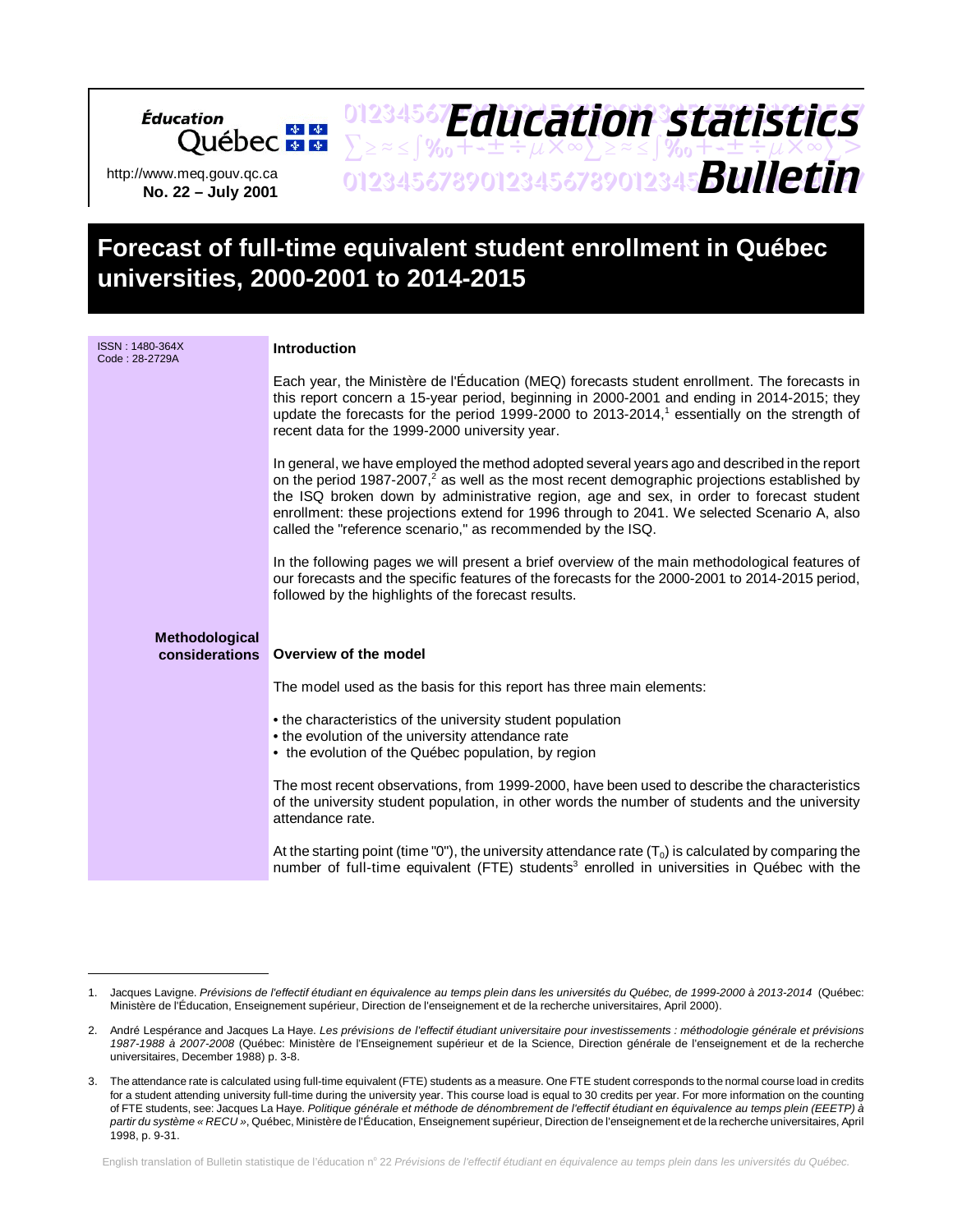population of Québec  $(P_0)$ , broken down into various categories (by sex, age group, mother tongue, level of study and region of origin). Since both the data for the 1991 and 1996 census in Canada and the demographic forecasts of the ISQ now cover nonpermanent residents,<sup>1</sup> there is no longer any need to calculate and forecast the part of the enrollment made up of students from other countries.

The forecast of student enrollment for a given university-level institution (i) is based on the university attendance rate for that institution (by sex, age group, mother tongue, level of study and region of origin) and a population projection (P). For a given forecast year "t", the following formula is obtained:

Student enrollment:  $E_{it} = T_{i0} \times P_{t}$ 

The first step in the forecast presented in this report is, as in previous forecasts, based on the fixed attendance rates for each university. The second step involves adjusting the forecast made using fixed rates for each university to reflect the provisional statement of student enrollment for Fall 2000 issued by the Conférence des recteurs et des principaux des universités du Québec (CREPUQ) at the end of September 2000. This operation affects the way the attendance rate for each university-level institution changes over time.

### **Population breakdown by mother tongue**

In the last published set of forecasts, we pointed out that the regional forecasts of the ISQ do not include information on the mother tongue of the future Québec population. This statement still holds true today. However, we used the 1996 census data, which does provide information on the mother tongue. In addition, for the period covered by our forecasts, we retained the proportion of allophones and anglophones observed in 1996, eliminating the need for demo-linguistic analysis. [Appendix 1 s](#page-8-0)hows the percentage breakdown of the population by mother tongue, by sex and by administrative region. The method proposed by Michel Paillé<sup>2</sup> was used to allocate multiple declarations.

The Statistics Canada data from the 1996 census show that in the 17 administrative regions of Québec, francophones represented between 49% (Nord-du-Québec) and 99% (Bas-Saint-Laurent) of the total population, anglophones between 0.6% (Bas-Saint-Laurent) and almost 19% (Montréal), and allophones between 0.2% (Bas-Saint-Laurent) and over 46% (Nord-du-Québec).

The tables in [Appendix 1](#page-8-0) summarize the information used to prepare this report, namely the statistics on the mother tongue of the population of each administrative region, by five-year age groups and by sex.

### **Adjustments to the demographic data from the 1996 census**

In general, the raw data from a census underestimates certain figures, to varying degrees. As mentioned above, the Québec population forecasts established by the Institut de la statistique du Québec (ISQ) for each administrative region are based on 1996 Canadian census data. However, the ISQ used the revised data from the 1996 census to take into account the underestimates in the census.

<sup>1. &</sup>quot;Individuals holding a study permit, work permit or ministerial permit, or who claim refugee status." (Source: letter from Mr. Guy Oddo of Statistics Canada to Mr. Pierre Ducharme of the Ministère de l'Éducation, September 1992.

<sup>2.</sup> Michel Paillé. Nouvelles tendances démolinguistiques dans l'île de Montréal 1981-1996, Québec: Conseil de la langue française, 1989, p. 152 (Collection Notes et documents, no 1).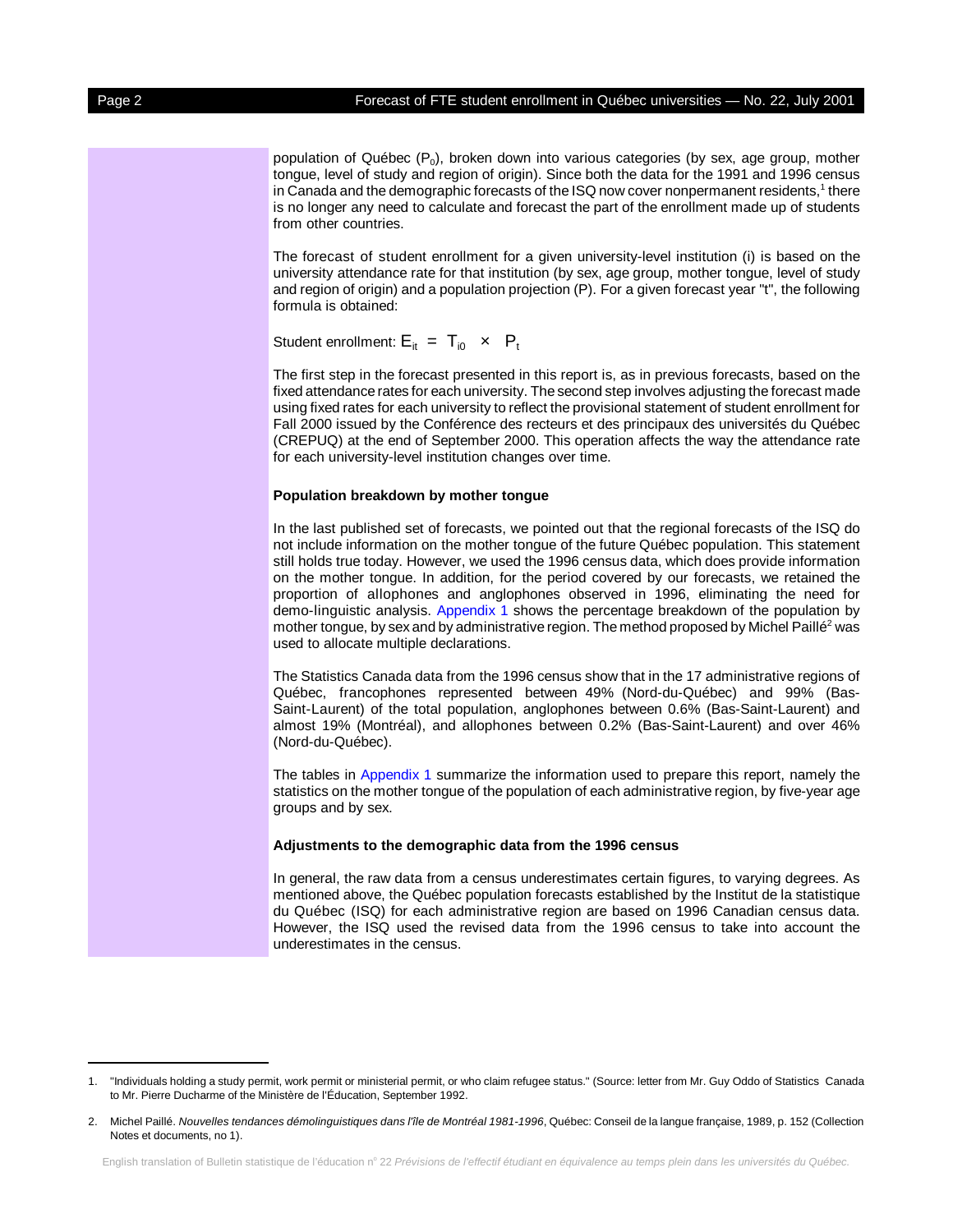### **Future enrollment trends**

As mentioned earlier, for each university, we first established a forecast based on fixed attendance rates. Next, we adjusted the forecast for student enrollment in each university as follows: using the data from the Fall 2000 provisional statement of student enrollment made by the CREPUQ in late September 2000, we estimated FTE student enrollment in 2000-2001. Then, we compared the results of the estimates with the forecasts based on fixed university attendance rates for 2000-2001. For that year, we assumed that the estimates made using the provisional data from the CREPUQ would be accurate; in view of the observations made in recent years, our hypothesis seems valid, since enrollment in the Fall semester is an important factor in estimated FTE student enrollment for the whole of the university year. These estimates therefore constitute the forecast made for 2000-2001.

For subsequent years, we revised the forecast for each university to reflect the difference between the forecast for 2000-2001 based on a fixed attendance rate, and the forecast for the same year based on the provisional data from the CREPUQ concerning student enrollment in the Fall of 2000. This operation ensured that the university attendance rate for each university was consistent with the estimate for 2000-2001. Next, we adjusted the university attendance rates for the whole of Québec using data on college enrollments and extrinsic data, such as the economic forecasts of the chief economists of the Bank of Montreal, the Mouvement Desjardins and the National Bank (Fall 2000 and January 2001).

With regard to enrollment in regular full-time courses at the college level, it is expected that the number of students in pre-university programs will drop by almost 7% between Fall 2000 and Fall 2005. After this period, the number of students should grow and, by 2010, return to the level of the late 1990s.

The chief economist of the Bank of Montreal predicts that the slowdown in the U.S. economy will affect the Canadian economy in 2001, but announces a drop in unemployment in Québec beginning in 2002. The chief economist of the Mouvement Desjardins believes that the unemployment rate in Québec could fall below 8% in 2001, despite the downturn in the US economy that could slow Canadian economic growth. The chief economist of the National Bank foresees a slow increase in the gross domestic product (GDP) of Québec and Canada in 2001 and 2002, and a drop in the unemployment rate to as low as 7.7% in 2002.

In light of the above forecasts and of various other considerations, such as the signing of "performance contracts" between the universities and the MEQ, an improvement in employment prospects for university graduates, and recent changes in university attendance, we forecast a moderate increase in the attendance rates from 2000-2001 to 2002-2003 (see [Appendix 2,](#page-9-0) columns E and F). We expect that, beginning in 2003-2004, university attendance will remain at the same level as in 2002-2003. It should be noted that the university attendance rate in Québec peaked during the 1993-1994 university year.

We will now turn to the hypothesis concerning the trend in the attendance rate presented in [Appendix 2.](#page-9-0) It goes without saying that we could have made other hypotheses concerning changes in the attendance rate, such as a more marked increase. However, the forecast of the number of students enrolled in regular college-level courses over the next 10 years tends to support our choice. The new, stricter entrance requirements at the college level caused a drop in new enrollments beginning in the 1997-1998 school year, and Québec's universities will eventually be affected by the same change. Had we retained a more "pessimistic" hypothesis, we would have obtained a forecast of around 152 000 students for 2014-2015.

In line with the comments made in the preceding paragraphs, we should add that the general trend in student enrollment will, in coming years, generally match demographic trends in the university-age population.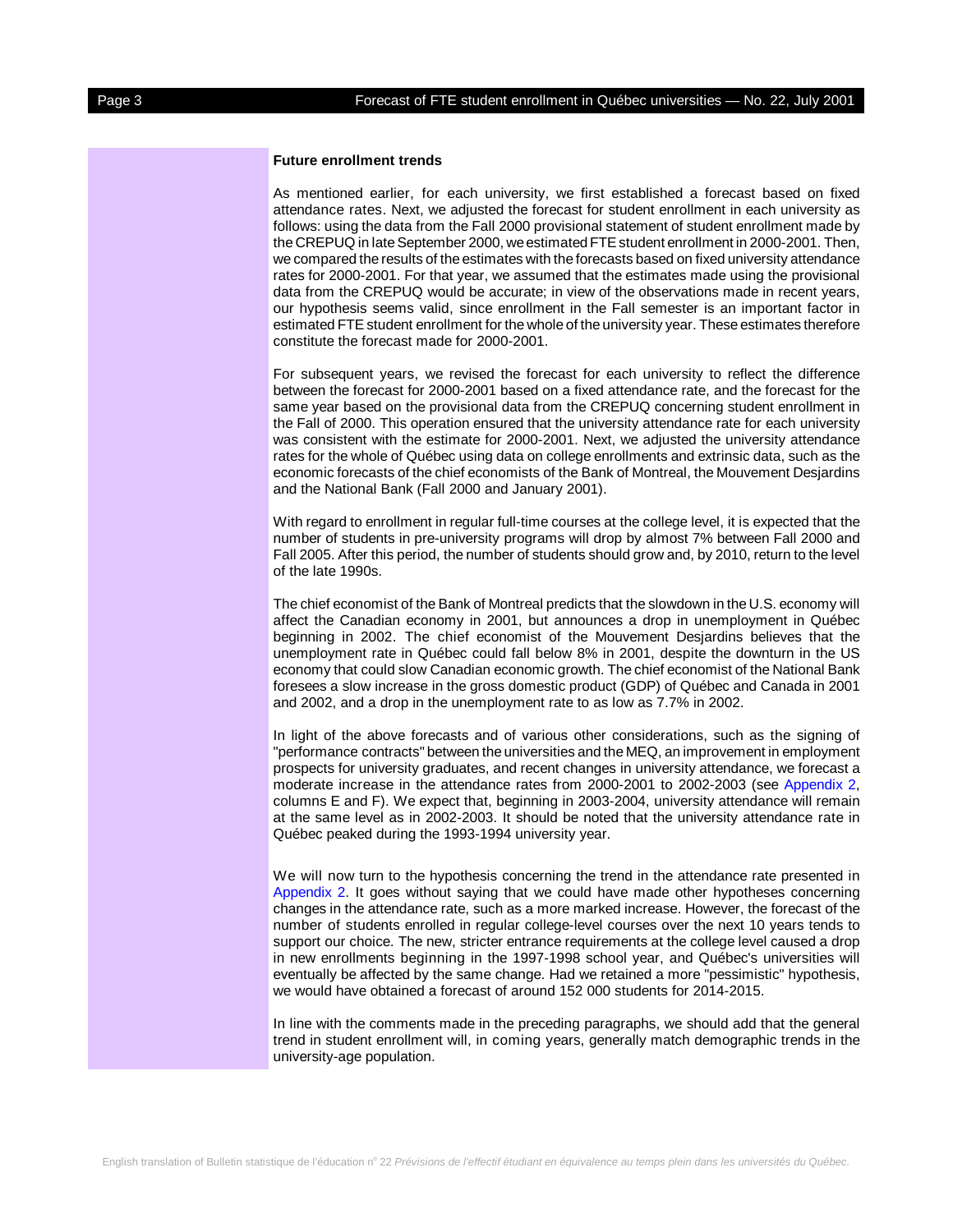# **Postdoctoral placement students**

Beginning in 1996-1997, the FTE student enrollment taken into consideration in our forecasts includes students completing postdoctoral placements. We identified 667 of these students for 1996-1997, 871 for 1997-1998, 768 for 1998-1999 and 760 for 1999-2000. However, since these students represent 0.5% of all students funded by the MEQ, we selected a fixed number for each university and each year of the forecast. For the university system as a whole, we added 794 FTE students for each of the 15 years in the forecast.

For most universities, the addition of students completing postdoctoral placements, calculated in FTE students, hardly changed the total student enrollment. It should also be noted that some universities, like the branches of the Université du Québec, had already begun to count these students in their enrollment prior to 1996-1997.

### **Results The period from 2001-2002 to 2014-2015**

As shown i[n Table 2,](#page-5-0) "Forecasts of full-time equivalent (FTE) student enrollment for the period 2000-2001 to 2014-2015," we predict that the number of FTE students enrolled in Québec universities in 2014-2015 will be slightly below the number for 1999-2000. We estimate that there will be 158 034 students at the end of the period, compared to the total of 158 642 recorded during the most recent observation year. We therefore expect a 0.4% drop in enrollment, in other words 608 FTE students. However, compared to the results for 1992-1993 (168 271), the drop is 6.1%, a loss of 10 237 FTE students.

The 1994-1995 school year marks an important shift in student enrollment trends; this was the year university attendance rates in Québec not only stopped rising, but actually dropped clearly. Total enrollment in the Québec university system in FTE students dropped by 2.8% between 1993-1994 and 1994-1995, and by 2.3% between 1994-1995 and 1995-1996. Since the deterioration in university attendance rates ended in 1998-1999, and since the rates actually improved in both 1999-2000 and 2000-2001 (according to the preliminary data from the CREPUQ for Fall 2000), we have made a slight adjustment to the attendance rate, raising it in the estimate for 2000-2001. After reaching a low point for the period under consideration in 2008-2009, total university enrollment should once again begin to increase towards the end of the forecast period, due to the expected change in the age structure of the Québec population.

It should be noted that changes in student enrollment vary from one university to another. For almost half of the universities (seven), the enrollment forecast for 2014-2015 is below the current enrollment, with some decreases more marked than others. For instance, the drop for Université du Québec à Chicoutimi is -17.7%; for Université du Québec en Abitibi-Témiscamingue, -11.4%; for Université du Québec à Rimouski, -11.3%; for Université Laval, -9.5%; for Télé-université, -5.1%; and for Université du Québec à Trois-Rivières and Université de Sherbrooke, -5% respectively.

At the other end of the spectrum, several universities should see a stabilization or even an increase in their enrollment for 2014-2015. If we exclude the École de technologie supérieure which is still undergoing a relatively major period of growth, Université du Québec à Hull will see an increase of 9.4%, and Concordia University, McGill University and the École des Hautes Études Commerciales de Montréal will see increases of 4% each. For the three English-language universities, the forecast increase in enrollment remains valid only if we assume that the increased tuition fees charged to nonQuébec students will not affect enrollment.

Nevertheless, in general our forecast points to an 11.3% decrease in student enrollment compared to the forecast for the period 1992-1993 to 2006-2007  $([174 495 - 154 740] \div 174 495 \times 100).$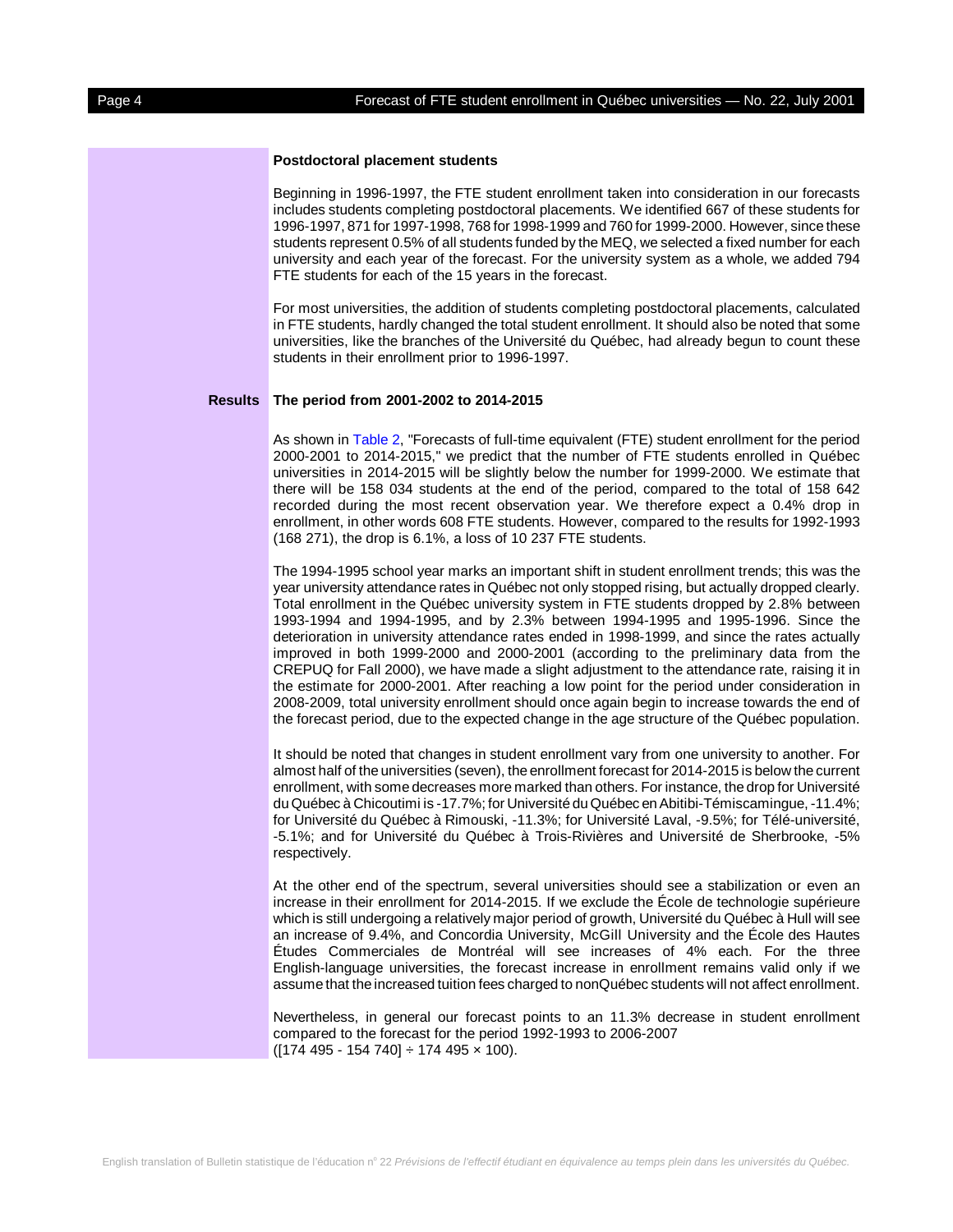# Page 5 **Forecast of FTE student enrollment in Québec universities — No. 22, July 2001**

| Table 1                                                 | Forecast  | 1991    | 1993    | 1997    | 2001    | 2003    | 2006    |
|---------------------------------------------------------|-----------|---------|---------|---------|---------|---------|---------|
| Comparison between<br>current and previous<br>forecasts | 1992-2006 | 164 405 | 170 649 | 147 945 | 178 695 | 178 295 | 174 495 |
|                                                         | 1995-2009 | 164 405 | 167886  | 158 608 | 164 348 | 164 158 | 160 775 |
|                                                         | 1997-2011 | 164 405 | 167886  | 154 996 | 153 585 | 153 046 | 149 349 |
|                                                         | 1998-2012 | 164 405 | 167886  | 155 012 | 154 086 | 153 545 | 149 870 |
|                                                         | 1999-2013 | 164 405 | 167886  | 155 012 | 158 320 | 157 049 | 152 006 |
|                                                         | 2000-2014 | 164 405 | 167886  | 155 012 | 160 904 | 159 834 | 154 740 |

This 11.3% decrease clearly demonstrates the slowdown in the growth of university attendance rates after 1992-1993 and, specifically, the drop observed from 1994-1995. In the forecast covering the period 1992-1993 to 2006-2007, university enrollment was expected to increase steadily until 1994-1995, and then more slowly until 2004-2005.

[Graph 1,](#page-6-0) "Evolution of student enrollment, the 18-29 age group in the population and university attendance rates in Québec, from 1977-1978 to 2014-2015," compares the evolution of student enrollment from 1977-1978 to 2014-2015, that of the 18-29 age group in the population, and that of the university attendance rate over the same period. We can see that, despite a substantial drop (17.7%) in the population aged 18 to 29 between 1983-1984 and 1992-1993, student enrollment rose rapidly (26.5%) over the same period. Also, after 1992-1993, changes in the population, student enrollment and the university attendance rate are closely linked. For the part of the forecast covering the years after 2004-2005, the gap between the student enrollment curve and the 18-29 age group curve, most visible between 2007-2008 and 2009-2010, can be explained by the age structure of the population, which is generally unfavourable for the universities over the period concerned. Even with fixed rates of university attendance, when the age groups less likely to attend university become numerically more significant within the general population, enrollment drops.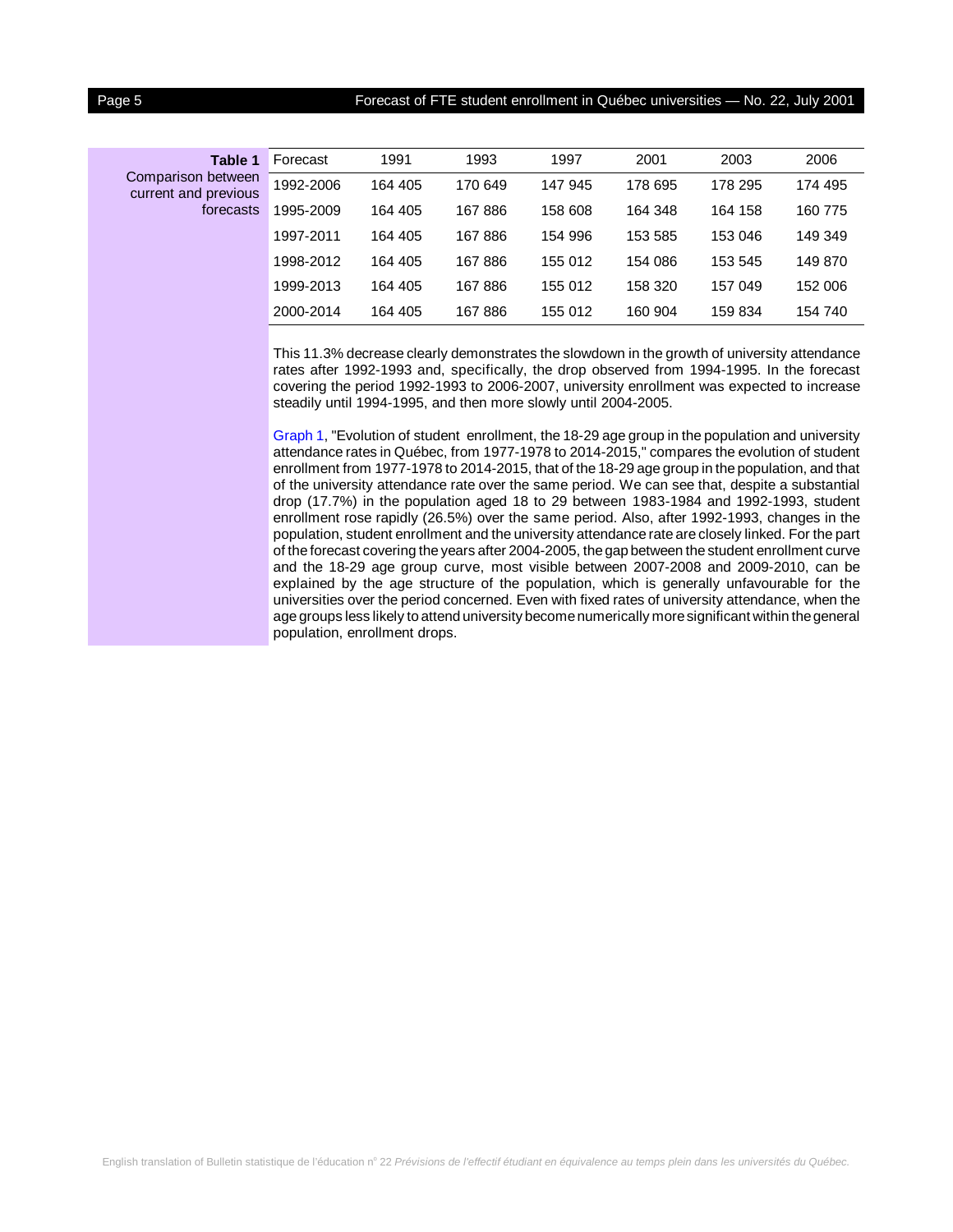|               |         | <b>Observations</b> |         |                                                                                                                                                 |          |         |         |         |         |         | <b>Forecast</b> |         |         |         |          |          |         |          | Variation |
|---------------|---------|---------------------|---------|-------------------------------------------------------------------------------------------------------------------------------------------------|----------|---------|---------|---------|---------|---------|-----------------|---------|---------|---------|----------|----------|---------|----------|-----------|
| University    | 1997-   | 1998-               | 1999-   | 2000-                                                                                                                                           | $2001 -$ | 2002-   | 2003-   | 2004-   | 2005-   | 2006-   | 2007-           | 2008-   | 2009-   | 2010-   | $2011 -$ | $2012 -$ | 2013-   | $2014 -$ | 2014/     |
|               | 1998    | 1999                | 2000    | 2001                                                                                                                                            | 2002     | 2003    | 2004    | 2005    | 2006    | 2007    | 2008            | 2009    | 2010    | 2011    | 2012     | 2013     | 2014    | 2015     | 1999      |
| Laval         | 25 409  | 25 7 5 9            | 25 750  | 25 652                                                                                                                                          | 25 698   | 25 609  | 25 347  | 24 993  | 24 508  | 24 014  | 23617           | 23 391  | 23 265  | 23 266  | 23 337   | 23 4 25  | 23 445  | 23 308   | $-9.48%$  |
| McGill        | 21 910  | 20 923              | 20757   | 21 119                                                                                                                                          | 21 040   | 20 966  | 20894   | 20 779  | 20 590  | 20 433  | 20 4 22         | 20 567  | 20 777  | 21 004  | 220      | 21 4 3 2 | 21 613  | 21 693   | 4.51%     |
|               |         |                     |         |                                                                                                                                                 |          |         |         |         |         |         |                 |         |         |         |          |          |         |          |           |
| Bishop's      | 2 0 3 7 | 2 0 6 3             | 2 1 7 5 | 2 1 6 7                                                                                                                                         | 2 1 6 3  | 2 1 5 7 | 2 1 5 0 | 2 1 3 7 | 2 1 1 5 | 2 0 9 5 | 2094            | 2 1 1 5 | 2 1 3 9 | 2 1 6 5 | 2 1 8 7  | 2 2 0 6  | 2 2 2 2 | 2 2 2 8  | 2.44%     |
| Montréal      | 23 359  | 23 351              | 24 5 20 | 25 081                                                                                                                                          | 25 1 24  | 25 095  | 25 012  | 24 857  | 24 603  | 24 354  | 24 229          | 24 24 3 | 24 367  | 24 593  | 24 856   | 25 1 25  | 25 332  | 25 377   | 3.50%     |
| Polytechnique | 3548    | 3808                | 4 0 0 5 | 4 0 28                                                                                                                                          | 4 0 1 2  | 4 0 0 4 | 3986    | 3958    | 3912    | 3871    | 3854            | 3869    | 3 9 0 1 | 3 9 4 6 | 3994     | 4 0 4 3  | 4 0 8 1 | 4 0 9 1  | 2.15%     |
| HEC           | 5 6 3 6 | 6046                | 6 3 2 9 | 6679                                                                                                                                            | 6683     | 6681    | 6650    | 6605    | 6533    | 6464    | 6425            | 6420    | 6443    | 6496    | 6564     | 6634     | 6690    | 6705     | 5.94%     |
| Concordia     | 16 775  | 17 165              | 17809   | 18 211                                                                                                                                          | 18 218   | 18 143  | 18 077  | 17976   | 17815   | 17670   | 17612           | 17 650  | 17 7 64 | 17 949  | 18 16 6  | 18 396   | 18 590  | 18 675   | 4.86%     |
| Sherbrooke    | 12 118  | 11817               | 11 887  | 11829                                                                                                                                           | 11853    | 11861   | 11 784  | 11 670  | 11 486  | 11 301  | 11 1 64         | 11 097  | 11 086  | 11 138  | 11 215   | 11 292   | 11 337  | 11 299   | $-4.95%$  |
| UQ            |         |                     |         |                                                                                                                                                 |          |         |         |         |         |         |                 |         |         |         |          |          |         |          |           |
| <b>UQAM</b>   | 22 045  | 22 310              | 22 933  | 22 914                                                                                                                                          | 23 016   | 23 010  | 22 941  | 22819   | 22 611  | 22 403  | 22 26 6         | 22 211  | 22 263  | 22 439  | 22 673   | 22 930   | 23 134  | 23 191   | 1.13%     |
| <b>UQTR</b>   | 6947    | 6520                | 6525    | 6 600                                                                                                                                           | 6651     | 6662    | 6621    | 6 5 4 9 | 6436    | 6 3 21  | 6 2 2 4         | 6 1 6 1 | 6 1 3 2 | 6 141   | 6 175    | 6 2 1 1  | 6 2 2 8 | 6 2 0 1  | $-4.97%$  |
| <b>UQAC</b>   | 3885    | 3930                | 4 0 20  | 3952                                                                                                                                            | 3974     | 3961    | 3917    | 3855    | 3772    | 3677    | 3592            | 3526    | 3469    | 3433    | 3 4 0 5  | 3 3 8 6  | 3 3 5 6 | 3 3 0 8  | $-17.71%$ |
| <b>UQAR</b>   | 2 4 2 4 | 2 4 9 7             | 2 5 4 3 | 2656                                                                                                                                            | 2656     | 2643    | 2612    | 2 5 7 4 | 2518    | 2461    | 2410            | 2 3 7 3 | 2 3 4 7 | 2 3 3 2 | 2 3 1 8  | 2 3 0 6  | 2 2 8 8 | 2 2 5 5  | $-11.33%$ |
| <b>UQAH</b>   | 2 7 6 3 | 2742                | 2 707   | 2 7 6 3                                                                                                                                         | 2 7 8 0  | 2 7 9 0 | 2800    | 2806    | 2803    | 2 7 9 9 | 2797            | 2804    | 2826    | 2859    | 2894     | 2933     | 2958    | 2962     | 9.42%     |
| <b>UQAT</b>   | 1 0 1 8 | 1 1 4 9             | 1 1 7 8 | 1 1 4 1                                                                                                                                         | 1 1 3 8  | 1 1 3 6 | 1 1 2 8 | 1 1 1 8 | 107     | 1 094   | 1 0 8 0         | 1068    | 1 0 6 2 | 1 0 6 0 | 1056     | 1 0 5 6  | 1 0 5 5 | 1 0 4 4  | $-11.38%$ |
| <b>INRS</b>   | 323     | 299                 | 312     | 329                                                                                                                                             | 330      | 330     | 329     | 329     | 328     | 325     | 323             | 322     | 321     | 321     | 322      | 323      | 323     | 323      | 3.53%     |
| <b>ENAP</b>   | 420     | 429                 | 430     | 469                                                                                                                                             | 469      | 470     | 468     | 466     | 464     | 460     | 456             | 452     | 448     | 445     | 443      | 441      | 439     | 438      | 1.86%     |
| <b>ETS</b>    | 2 1 4 1 | 2 2 4 7             | 2 3 4 4 | 2637                                                                                                                                            | 2683     | 2727    | 2717    | 2699    | 2669    | 2636    | 2604            | 2582    | 2571    | 2579    | 2598     | 2622     | 2640    | 2641     | 12.67%    |
| <b>TELUQ</b>  | 2 2 5 4 | 2 3 5 0             | 2418    | 2418                                                                                                                                            | 2416     | 2412    | 2 4 0 1 | 2 3 9 0 | 2 3 7 7 | 2 3 6 2 | 2 3 4 6         | 2 3 3 0 | 2 3 1 7 | 2 3 0 9 | 2 3 0 4  | 2 3 0 3  | 2 3 0 1 | 2 2 9 5  | $-5.09%$  |
| Total         |         |                     |         | 155 012 155 405 158 642 160 645 160 904 160 657 159 834 158 580 156 647 154 740 153 515 153 181 153 498 154 475 155 727 157 064 158 032 158 034 |          |         |         |         |         |         |                 |         |         |         |          |          |         |          | $-0.38%$  |
|               |         |                     |         |                                                                                                                                                 |          |         |         |         |         |         |                 |         |         |         |          |          |         |          |           |

<span id="page-5-0"></span>**Table 2** Forecasts of full-time equivalent (FTE) student enrollment for the period 2000-2001 to 2014-2015

Notes : 1. Student enrollment data excludes medical residents, but includes postdoctoral placement students.

2. To establish the university attendance rates, we used fixed rates based on the situation observed in 1999-2000; we then adjusted the forecast for each university for 2000-2001 to take into account the provisional observations available for Fall 2000 (preliminary data from the CREPUQ). Between 2000-2001 and 2002-2003, the university attendance rates increase slightly; after 2002-2003, they remain fixed..

3. The data from the Institut national de la recherche scientifique include data from the Institut Armand-Frappier.

Source : Ministère de l'Éducation du Québec, Direction des statistiques et des études quantitatives, March 13, 2001.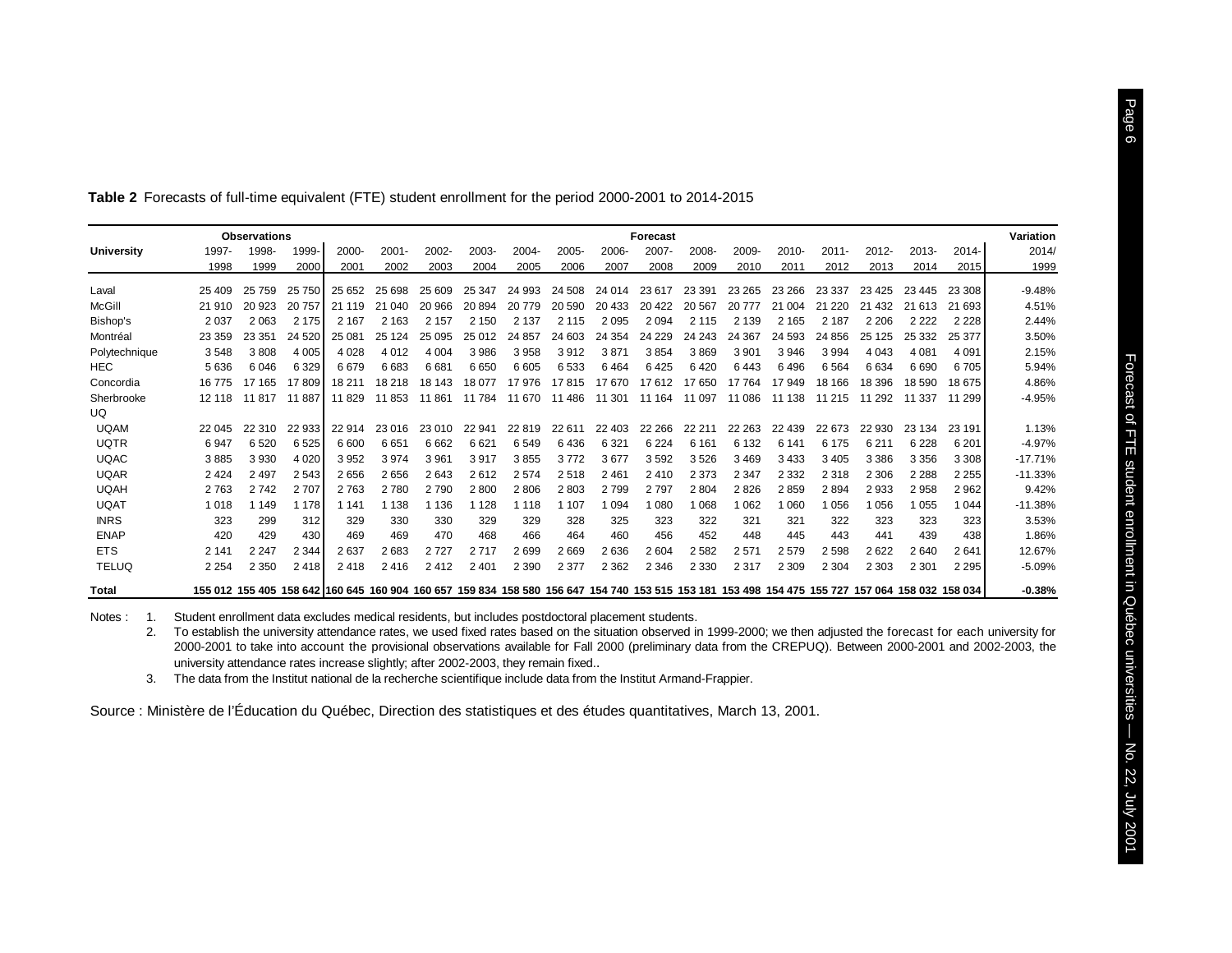# <span id="page-6-0"></span>Page 7 Forecast of FTE student enrollment in Québec universities - No. 22, July 2001

# **Graphique 1**

Evolution of student enrollment, the population aged 18 to 29 and university attendance rates in Québec,

1977-1978 to 2014-2015



# **The 2030 horizon**

There is nothing particularly alarming about our forecast of student enrollment for the period 2000-2001 to 2014-2015 except, of course, for the three university-level institutions for which we forecast a drop of over 10% in student enrollment by 2014-2015. However, the situation changes dramatically when we extend the forecast period. The next table leaves no room for doubt concerning the major decrease in student enrollment to be expected in the 2020s. In 1999-2000, FTE student enrollment was observed to be 158 642. In 2020-2021, the forecast number is 143 251, a drop of 15 391 FTE students (9.7%), and there is no improvement in the years following. The forecast enrollment of 132 198 FTE students in 2030-2031 represents a decrease of 16.7% compared to 1999-2000. A comparison with the student enrollment in 1992-1993 (168 271) reveals a long-term downward trend over a period of almost 40 years. The decrease is 21.4%, a drop of over 36 000 FTE students.

| Table 3<br>Outlook for 2030 | Forecast year | Forecast using fixed rates<br>$(1999-2000)$ | Forecast using adjusted rates |
|-----------------------------|---------------|---------------------------------------------|-------------------------------|
|                             | 2014-2015     | 155 713                                     | 158 034                       |
|                             | 2016-2017     | 152 244                                     | 154 513                       |
|                             | 2018-2019     | 146 837                                     | 149 026                       |
|                             | 2020-2021     | 141 147                                     | 143 251                       |
|                             | 2022-2023     | 136 215                                     | 138 245                       |
|                             | 2024-2025     | 133 816                                     | 135 811                       |
|                             | 2026-2027     | 132 113                                     | 134 082                       |
|                             | 2028-2029     | 130 995                                     | 132 948                       |
|                             | 2030-2031     | 130 256                                     | 132 198                       |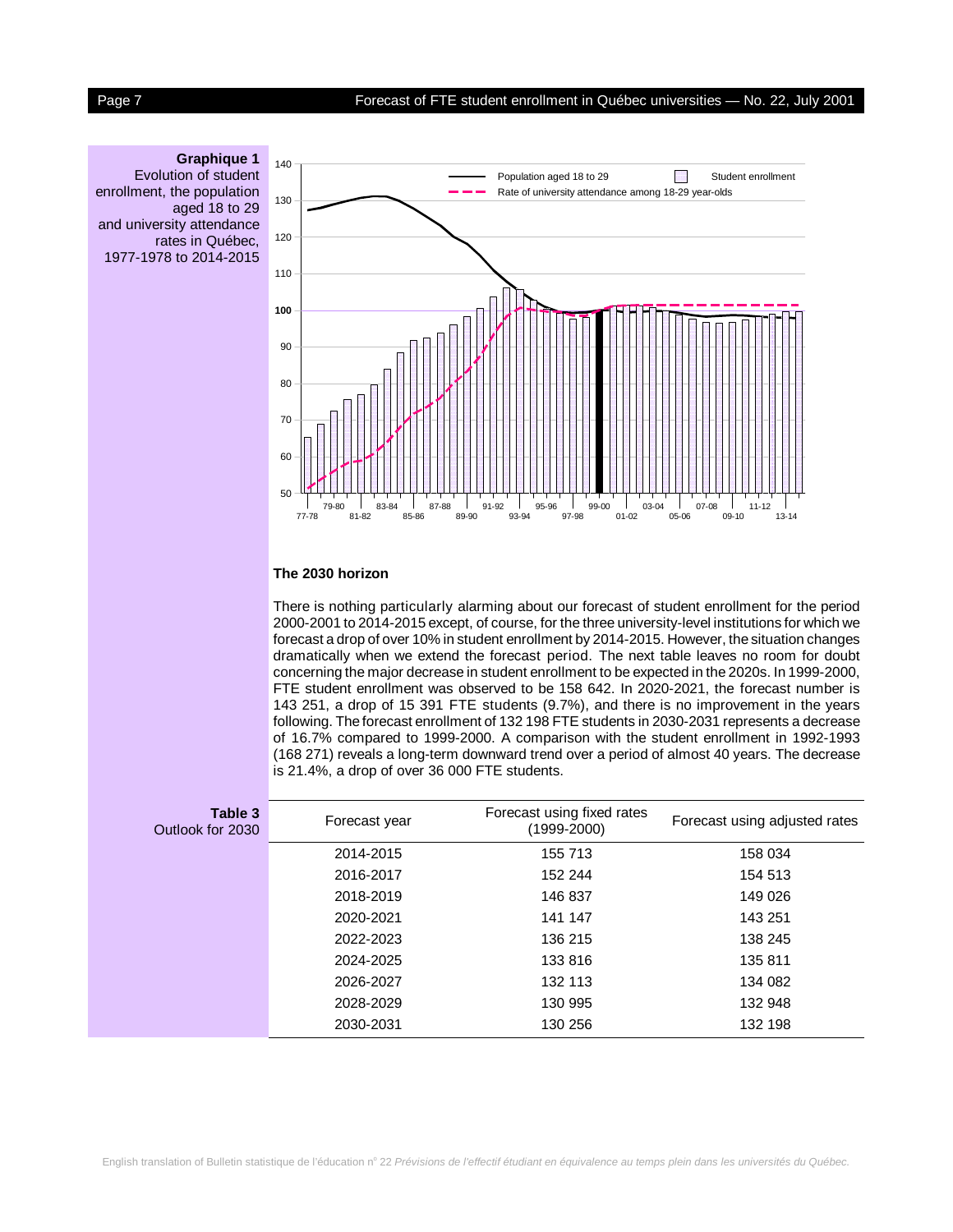# **Conclusion**

|                                                                                | The forecasts set out in this report differ slightly from those issued for the period 1999-2000 to<br>2013-2014, mainly because we once again expect a significant increase in student enrollment,<br>hinted at by the provisional statement released by the CREPUQ in September 2000. The<br>university attendance rate had already begun to decline clearly in 1994-1995 and 1995-1996,<br>and the downward trend continued in 1996-1997 and 1997-1998. Given that the school year<br>1998-1999 seems to have marked the end of the trend, and that 1999-2000 and 2000-2001 point<br>to an increase in university attendance rates that we have projected to 2002-2003, this forecast<br>is more positive than its predecessor. Since the change in the age structure of Québec's<br>population should be favourable for the universities over the next four years, student enrollment<br>should stabilize at around 160 000 FTE students during that period. Then, after reaching a low<br>point in 2008-2009, it should begin to rise in the early 2010s, given that the age structure of the<br>population will once again favour the universities, provided that university attendance rates do<br>not begin a new downward trend. |  |  |  |  |  |  |  |  |
|--------------------------------------------------------------------------------|------------------------------------------------------------------------------------------------------------------------------------------------------------------------------------------------------------------------------------------------------------------------------------------------------------------------------------------------------------------------------------------------------------------------------------------------------------------------------------------------------------------------------------------------------------------------------------------------------------------------------------------------------------------------------------------------------------------------------------------------------------------------------------------------------------------------------------------------------------------------------------------------------------------------------------------------------------------------------------------------------------------------------------------------------------------------------------------------------------------------------------------------------------------------------------------------------------------------------------------|--|--|--|--|--|--|--|--|
| Information:                                                                   | Jacques Lavigne<br>418 644-1262                                                                                                                                                                                                                                                                                                                                                                                                                                                                                                                                                                                                                                                                                                                                                                                                                                                                                                                                                                                                                                                                                                                                                                                                          |  |  |  |  |  |  |  |  |
| <b>Previously published</b><br><b>Education Statistics</b><br><b>Bulletins</b> | . Lespérance, André. Level of Graduation Upon Leaving the Education System, No. 1,<br>November 1997.<br>• Demers, Marius. Statutory Salaries and Teaching Time of Teachers in Public Elementary and<br>Lower Secondary Schools: A Comparison of Québec and OECD Countries, No. 2, November                                                                                                                                                                                                                                                                                                                                                                                                                                                                                                                                                                                                                                                                                                                                                                                                                                                                                                                                               |  |  |  |  |  |  |  |  |
|                                                                                | 1997.<br>• Demers, Marius. Educational Expenditure Relative to the GDP: A Comparison of Québec and                                                                                                                                                                                                                                                                                                                                                                                                                                                                                                                                                                                                                                                                                                                                                                                                                                                                                                                                                                                                                                                                                                                                       |  |  |  |  |  |  |  |  |
|                                                                                | OECD Countries, No. 3, June 1998.                                                                                                                                                                                                                                                                                                                                                                                                                                                                                                                                                                                                                                                                                                                                                                                                                                                                                                                                                                                                                                                                                                                                                                                                        |  |  |  |  |  |  |  |  |
|                                                                                | • Maheu, Robert. Graduation from Secondary School, College and University in 1995: A<br>Comparison of Québec and OECD Countries, No. 4, June 1998.                                                                                                                                                                                                                                                                                                                                                                                                                                                                                                                                                                                                                                                                                                                                                                                                                                                                                                                                                                                                                                                                                       |  |  |  |  |  |  |  |  |
|                                                                                | • Beauchesne, Luc. Secondary Schools and College Graduates: A Sociodemographic Analysis,<br>No. 5, June 1998.                                                                                                                                                                                                                                                                                                                                                                                                                                                                                                                                                                                                                                                                                                                                                                                                                                                                                                                                                                                                                                                                                                                            |  |  |  |  |  |  |  |  |
|                                                                                | • St-Germain, Claude. Québec Student Achievement in Mathematics and Science: An Interna-                                                                                                                                                                                                                                                                                                                                                                                                                                                                                                                                                                                                                                                                                                                                                                                                                                                                                                                                                                                                                                                                                                                                                 |  |  |  |  |  |  |  |  |
|                                                                                | tional Comparison, No. 6, June 1998.<br>• Foucault, Diane. The Aboriginal School Population of Québec, No. 7, September 1998.                                                                                                                                                                                                                                                                                                                                                                                                                                                                                                                                                                                                                                                                                                                                                                                                                                                                                                                                                                                                                                                                                                            |  |  |  |  |  |  |  |  |
|                                                                                | • Demers, Marius. The Return on Investment in Education, No. 8, November 1998.<br>· Ouellette, Raymond. Projections of Teaching Staff in Québec School Boards: 1996-97 to                                                                                                                                                                                                                                                                                                                                                                                                                                                                                                                                                                                                                                                                                                                                                                                                                                                                                                                                                                                                                                                                |  |  |  |  |  |  |  |  |
|                                                                                | 2008-09, No. 9, February 1999.                                                                                                                                                                                                                                                                                                                                                                                                                                                                                                                                                                                                                                                                                                                                                                                                                                                                                                                                                                                                                                                                                                                                                                                                           |  |  |  |  |  |  |  |  |
|                                                                                | • St-Germain, Claude. The Linguistic Situation in the Education Sector, 1997-98, No. 10, March<br>1999.                                                                                                                                                                                                                                                                                                                                                                                                                                                                                                                                                                                                                                                                                                                                                                                                                                                                                                                                                                                                                                                                                                                                  |  |  |  |  |  |  |  |  |
|                                                                                | • St-Germain, Claude. Education Level of the Adult Populations of the Principal Cultural Commu-                                                                                                                                                                                                                                                                                                                                                                                                                                                                                                                                                                                                                                                                                                                                                                                                                                                                                                                                                                                                                                                                                                                                          |  |  |  |  |  |  |  |  |
|                                                                                | nities of Québec in 1996, No. 11, May 1999.<br>• DUFORT, Jean-Pierre. Secondary School Vocational Education, No 12, september 1999.                                                                                                                                                                                                                                                                                                                                                                                                                                                                                                                                                                                                                                                                                                                                                                                                                                                                                                                                                                                                                                                                                                      |  |  |  |  |  |  |  |  |
|                                                                                | • St-Germain, Claude. The Linguistic Situation in the Education Sector, 1997-98, No. 13, March<br>1999.                                                                                                                                                                                                                                                                                                                                                                                                                                                                                                                                                                                                                                                                                                                                                                                                                                                                                                                                                                                                                                                                                                                                  |  |  |  |  |  |  |  |  |
|                                                                                | • Lespérance, André, Pierre Ducharme and Diane Foucault. Dropping Out of School, No. 14,<br><b>March 2000.</b>                                                                                                                                                                                                                                                                                                                                                                                                                                                                                                                                                                                                                                                                                                                                                                                                                                                                                                                                                                                                                                                                                                                           |  |  |  |  |  |  |  |  |
|                                                                                | . Ouellette, Raymond. School Administrators in Québec School Boards, No. 15, May 2000.                                                                                                                                                                                                                                                                                                                                                                                                                                                                                                                                                                                                                                                                                                                                                                                                                                                                                                                                                                                                                                                                                                                                                   |  |  |  |  |  |  |  |  |
|                                                                                | • Demers, Marius. Education pays!, No. 16, June 2000.                                                                                                                                                                                                                                                                                                                                                                                                                                                                                                                                                                                                                                                                                                                                                                                                                                                                                                                                                                                                                                                                                                                                                                                    |  |  |  |  |  |  |  |  |
|                                                                                | • Audet, Marc. The Professional Integration of Holders of Bachelor's and Master's Degrees Over<br>the Past Two Decades no. 17, august 2000.                                                                                                                                                                                                                                                                                                                                                                                                                                                                                                                                                                                                                                                                                                                                                                                                                                                                                                                                                                                                                                                                                              |  |  |  |  |  |  |  |  |
|                                                                                | • Foucault, Diane. Québec's Education System and the International Standard Classification of                                                                                                                                                                                                                                                                                                                                                                                                                                                                                                                                                                                                                                                                                                                                                                                                                                                                                                                                                                                                                                                                                                                                            |  |  |  |  |  |  |  |  |
|                                                                                | Education, No. 18, September 2000.<br>• Demers, Marius. Statutory Salaries of Teachers in Public Elementary and Secondary Schools                                                                                                                                                                                                                                                                                                                                                                                                                                                                                                                                                                                                                                                                                                                                                                                                                                                                                                                                                                                                                                                                                                        |  |  |  |  |  |  |  |  |
|                                                                                | in 1997-1998: A Comparison of Québec and OECD Countries, No. 19, September 2000.                                                                                                                                                                                                                                                                                                                                                                                                                                                                                                                                                                                                                                                                                                                                                                                                                                                                                                                                                                                                                                                                                                                                                         |  |  |  |  |  |  |  |  |
|                                                                                | • Demers, Marius. Educational Spending Relative to the GDP in 1997: A Comparison of Québec                                                                                                                                                                                                                                                                                                                                                                                                                                                                                                                                                                                                                                                                                                                                                                                                                                                                                                                                                                                                                                                                                                                                               |  |  |  |  |  |  |  |  |
|                                                                                | and the OECD Countries, No. 20, September 2000.<br>• Foucault, Diane. Graduation Rates in Québec and the OECD Countries, No. 21, January                                                                                                                                                                                                                                                                                                                                                                                                                                                                                                                                                                                                                                                                                                                                                                                                                                                                                                                                                                                                                                                                                                 |  |  |  |  |  |  |  |  |
|                                                                                | 2001.                                                                                                                                                                                                                                                                                                                                                                                                                                                                                                                                                                                                                                                                                                                                                                                                                                                                                                                                                                                                                                                                                                                                                                                                                                    |  |  |  |  |  |  |  |  |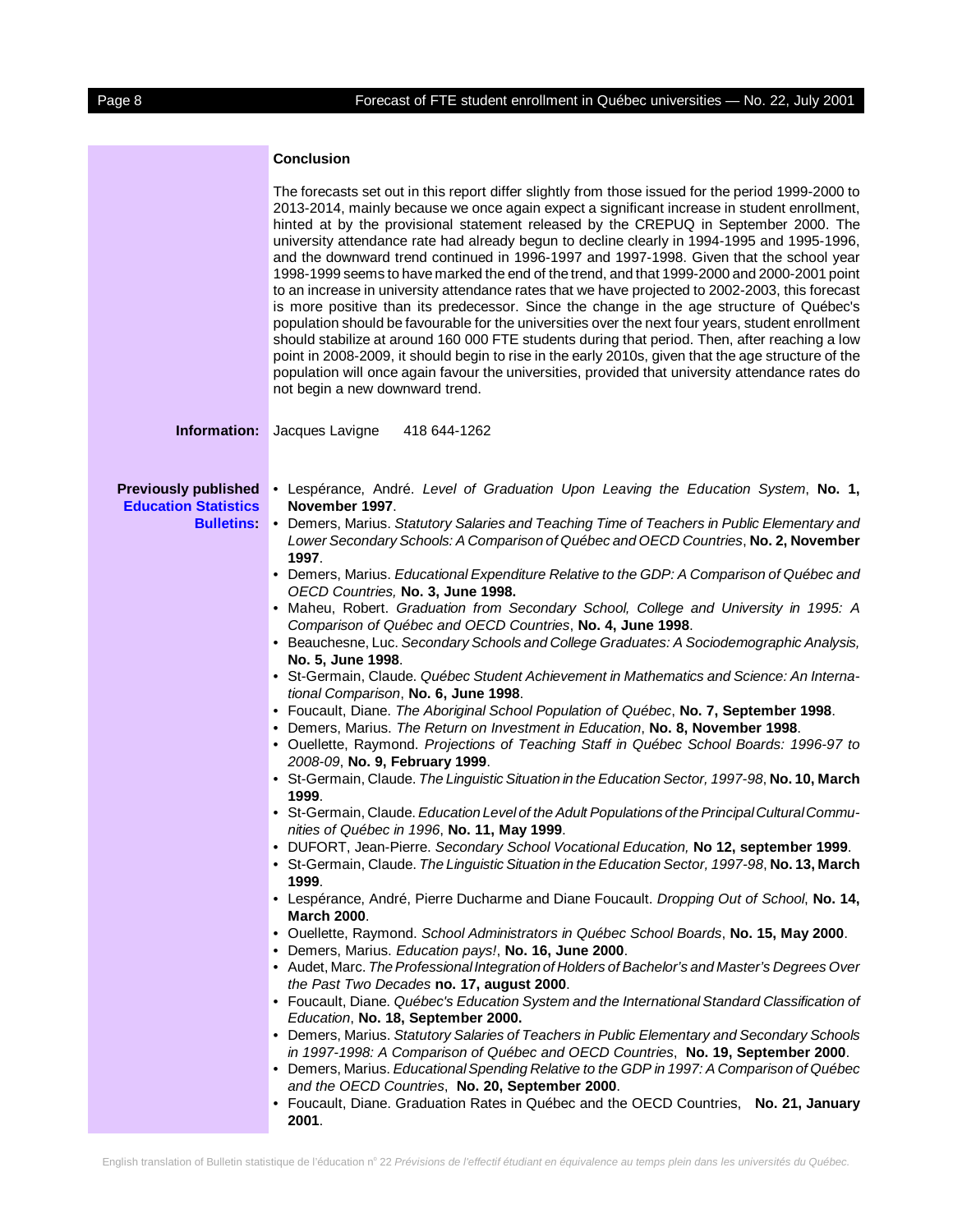# <span id="page-8-0"></span>Page 9 **Forecast of FTE student enrollment in Québec universities — No. 22, July 2001**

| Table 4                                               | Region                        | French | English | Other | Total |
|-------------------------------------------------------|-------------------------------|--------|---------|-------|-------|
| 1996 distribution of the<br>female population of      | Abitibi-Témiscamingue         | 94.4   | 3.9     | 1.7   | 100.0 |
| Québec aged 15 to 59, by<br>administrative region and | Bas-Saint-Laurent             | 99.3   | 0.6     | 0.1   | 100.0 |
|                                                       | Centre-du-Québec              | 97.6   | 1.3     | 1.1   | 100.0 |
| mother tongue                                         | Chaudière-Appalaches          | 98.8   | 0.9     | 0.3   | 100.0 |
| (percentage)                                          | Côte-Nord                     | 87.3   | 5.4     | 7.3   | 100.0 |
|                                                       | Estrie                        | 89.3   | 8.9     | 1.8   | 100.0 |
|                                                       | Gaspésie-Îles-de-la-Madeleine | 89.8   | 9.3     | 0.9   | 100.0 |
|                                                       | Lanaudière                    | 96.4   | 2.1     | 1.5   | 100.0 |
|                                                       | Laurentides                   | 91.4   | 6.5     | 2.1   | 100.0 |
|                                                       | Laval                         | 76.6   | 6.7     | 16.7  | 100.0 |
|                                                       | Mauricie                      | 97.6   | 1.3     | 1.1   | 100.0 |
|                                                       | Montérégie                    | 86.6   | 9.0     | 4.4   | 100.0 |
|                                                       | Montréal                      | 54.4   | 18.8    | 26.8  | 100.0 |
|                                                       | Nord-du-Québec                | 48.3   | 3.2     | 48.5  | 100.0 |
|                                                       | Outaouais                     | 80.4   | 15.6    | 4.0   | 100.0 |
|                                                       | Capitale-Nationale            | 96.3   | 2.0     | 1.7   | 100.0 |
|                                                       | Saguenay-Lac-Saint-Jean       | 98.9   | 0.7     | 0.4   | 100.0 |
|                                                       | Ensemble du Québec            | 81.7   | 8.8     | 9.5   | 100.0 |

**Appendix 1**

Source: Statistics Canada, based on the 1996 census

**Table 5** 1996 distribution of the male population of Québec aged 15 to 59, by administrative region and mother tongue (percentage)

| Region                        | French | English | Other | Total |
|-------------------------------|--------|---------|-------|-------|
| Abitibi-Témiscamingue         | 94.4   | 3.9     | 1.7   | 100.0 |
| Bas-Saint-Laurent             | 99.2   | 0.6     | 0.2   | 100.0 |
| Centre-du-Québec              | 97.4   | 1.3     | 1.3   | 100.0 |
| Chaudière-Appalaches          | 98.8   | 0.9     | 0.3   | 100.0 |
| Côte-Nord                     | 87.5   | 5.4     | 7.1   | 100.0 |
| Estrie                        | 89.4   | 8.6     | 2.0   | 100.0 |
| Gaspésie-Îles-de-la-Madeleine | 89.2   | 9.8     | 1.0   | 100.0 |
| Lanaudière                    | 96.0   | 2.1     | 1.9   | 100.0 |
| Laurentides                   | 90.9   | 6.6     | 2.5   | 100.0 |
| Laval                         | 74.8   | 7.0     | 18.2  | 100.0 |
| Mauricie                      | 97.4   | 1.3     | 1.3   | 100.0 |
| Montérégie                    | 86.3   | 8.9     | 4.8   | 100.0 |
| Montréal                      | 52.0   | 18.9    | 29.1  | 100.0 |
| Nord-du-Québec                | 49.6   | 4.1     | 46.3  | 100.0 |
| Outaouais                     | 79.4   | 16.0    | 4.6   | 100.0 |
| Capitale-Nationale            | 96.1   | 2.0     | 1.9   | 100.0 |
| Saguenay-Lac-Saint-Jean       | 98.8   | 0.8     | 0.4   | 100.0 |
| <b>Ensemble du Québec</b>     | 81.3   | 8.7     | 10.0  | 100.0 |

Source: Statistics Canada, based on the 1996 census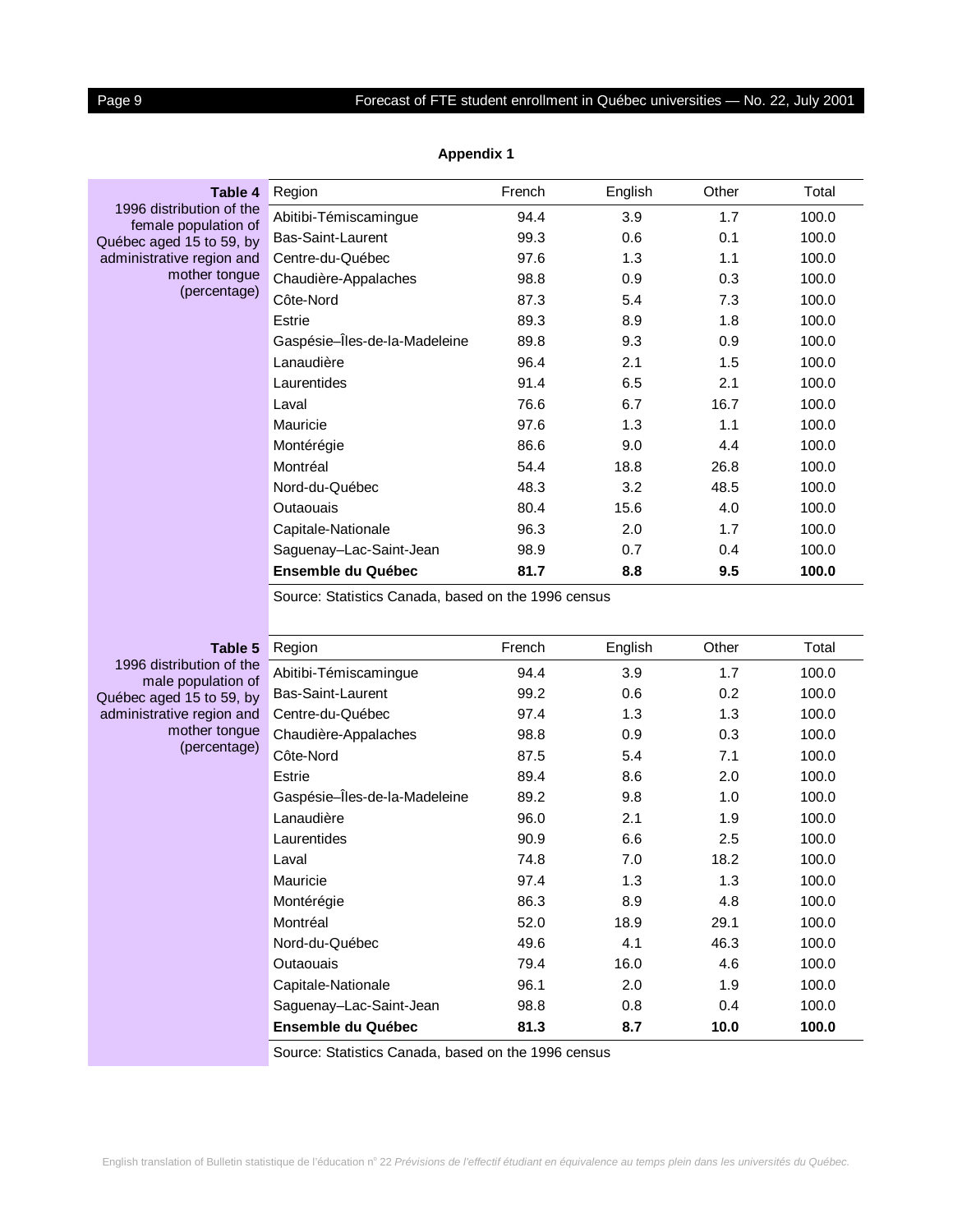# **Appendix 2**

<span id="page-9-0"></span>**Table 6** Forecasts of full-time equivalent (FTE) student enrollment for the period 2000-2001 to 2014-2015: comparison of the forecast using fixed rates and the forecast using adjusted rates, taking into account the preliminary observations of student enrollment in the Fall of 2000

| University<br>year | First forecast:<br>fixed rates<br>(based on 1999-2000<br>observation) | Second forecast:<br>adjusted to reflect the preliminary<br>observations of the CREPUQ for<br>the Fall of 2000 | Relation between<br>the first and second<br>forecasts |                                       | Adjustment factor<br>based on a hypothetical change in university<br>attendance rates | Third forecast:<br>adjusted to reflect a hypothetical<br>change in university attendance<br>rates |
|--------------------|-----------------------------------------------------------------------|---------------------------------------------------------------------------------------------------------------|-------------------------------------------------------|---------------------------------------|---------------------------------------------------------------------------------------|---------------------------------------------------------------------------------------------------|
|                    |                                                                       |                                                                                                               |                                                       | According to<br>1999-2000 observation | According to estimated<br>enrollment in<br>2000-2001                                  |                                                                                                   |
| A                  | в                                                                     | $\mathbf c$                                                                                                   | $D = C/B \times 100$                                  | Е                                     | F                                                                                     | $G = C X F/100$                                                                                   |
| 1999-2000          | 158 642                                                               | 158 642                                                                                                       | 100.0                                                 | 100.0                                 |                                                                                       |                                                                                                   |
| 2000-2001          | 158 867                                                               | 160 645                                                                                                       | 101.1                                                 | 101.1                                 | 100.0                                                                                 | 160 645                                                                                           |
| 2001-2002          | 158 883                                                               | 160 660                                                                                                       | 101.1                                                 | 101.3                                 | 100.2                                                                                 | 160 904                                                                                           |
| 2002-2003          | 158 369                                                               | 160 140                                                                                                       | 101.1                                                 | 101.4                                 | 100.3                                                                                 | 160 657                                                                                           |
| 2003-2004          | 157 557                                                               | 159 320                                                                                                       | 101.1                                                 | 101.4                                 | 100.3                                                                                 | 159 834                                                                                           |
| 2004-2005          | 156 321                                                               | 158 071                                                                                                       | 101.1                                                 | 101.4                                 | 100.3                                                                                 | 158 580                                                                                           |
| 2005-2006          | 154 414                                                               | 156 143                                                                                                       | 101.1                                                 | 101.4                                 | 100.3                                                                                 | 156 647                                                                                           |
| 2006-2007          | 152 536                                                               | 154 245                                                                                                       | 101.1                                                 | 101.4                                 | 100.3                                                                                 | 154 740                                                                                           |
| 2007-2008          | 151 324                                                               | 153 026                                                                                                       | 101.1                                                 | 101.4                                 | 100.3                                                                                 | 153 515                                                                                           |
| 2008-2009          | 150 983                                                               | 152 692                                                                                                       | 101.1                                                 | 101.4                                 | 100.3                                                                                 | 153 181                                                                                           |
| 2009-2010          | 151 282                                                               | 153 007                                                                                                       | 101.1                                                 | 101.4                                 | 100.3                                                                                 | 153 498                                                                                           |
| 2010-2011          | 152 236                                                               | 153 984                                                                                                       | 101.1                                                 | 101.4                                 | 100.3                                                                                 | 154 475                                                                                           |
| 2011-2012          | 153 461                                                               | 155 233                                                                                                       | 101.1                                                 | 101.4                                 | 100.3                                                                                 | 155 727                                                                                           |
| 2012-2013          | 154 768                                                               | 156 565                                                                                                       | 101.1                                                 | 101.4                                 | 100.3                                                                                 | 157 064                                                                                           |
| 2013-2014          | 155 714                                                               | 157 531                                                                                                       | 101.1                                                 | 101.4                                 | 100.3                                                                                 | 158 032                                                                                           |
| 2014-2015          | 155 713                                                               | 157 536                                                                                                       | 101.1                                                 | 101.4                                 | 100.3                                                                                 | 158 034                                                                                           |

Note:The data in column G summarize a series of calculations made for each university-level institution; the rounding-off of fractions creates discrepancies. Page 10